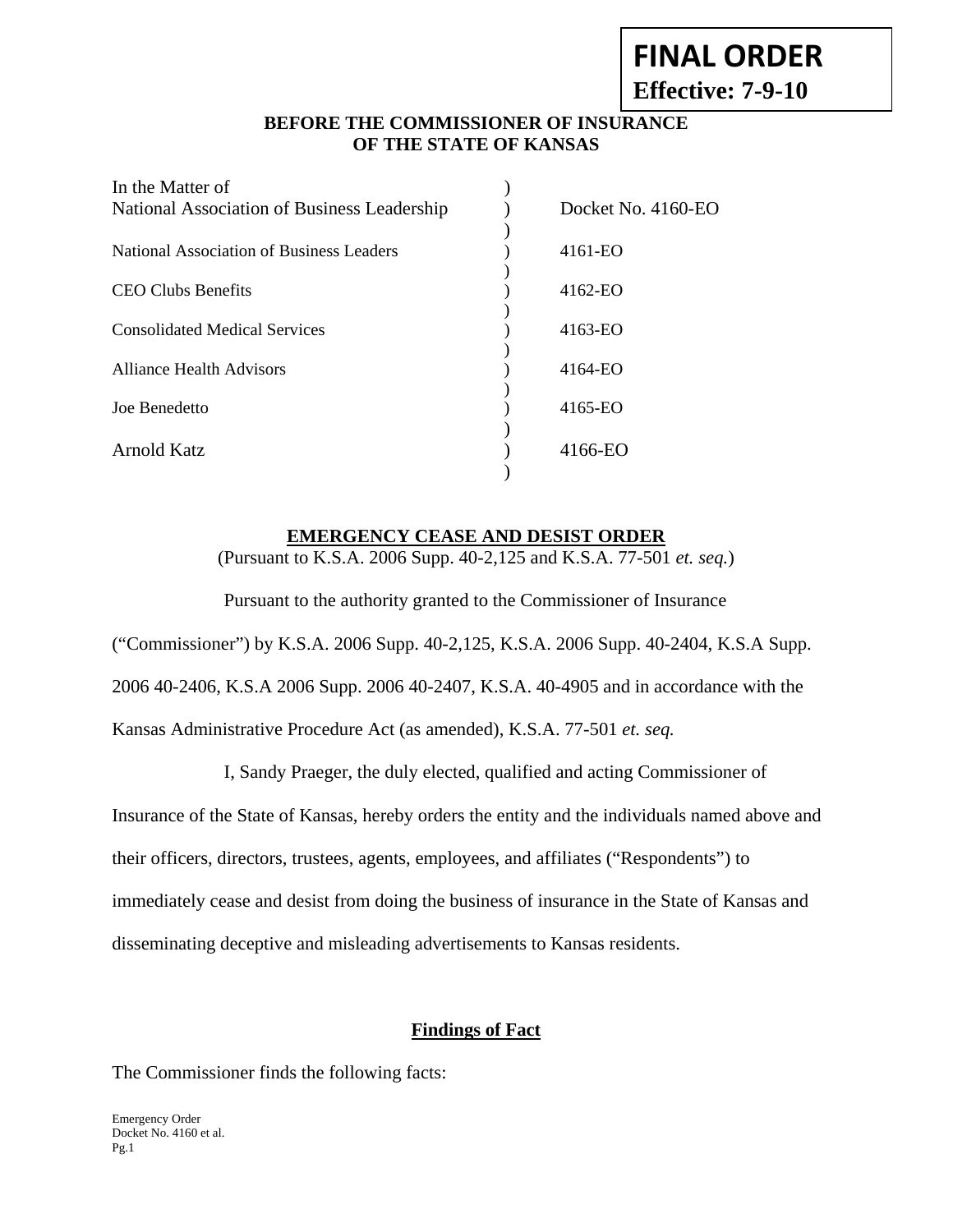- 1. National Association of Business Leadership and/or National Association of Business Leaders (hereinafter referred to as NABL) has its address listed as 100 Eagle Rock Ave., Hanover, NJ 07936.
- 2. NABL has not been granted a certificate of authority or license to conduct the business of insurance in the state of Kansas.
- 3. NABL is not and has not registered with the Kansas Secretary of State to do business in Kansas.
- 4. There appears not to be any reason for the formation of NABL but for the purpose of selling health insurance.
- 5. Arnold Katz, 731 South Highway 101, Suite 2G, Solana Beach, CA 92075, is not licensed by the Kansas Insurance Department (hereinafter referred to as KID) as an agent or to transact the business of insurance in the state of Kansas.
- 6. Arnold Katz is engaged in the business of marketing, sales and distribution of health insurance products in the state of Kansas by and through NABL.
- 7. CEO Club Benefits has its address listed as 100 Eagle Rock Ave., Hanover, NJ 07936.
- 8. CEO Club Benefits is not been granted a certificate of authority or licensed to sell or conduct the business of insurance in the State of Kansas.
- 9. Consolidated Medical Services has its address listed as 9090 S. Ridgeline Blvd., Suite 155, Highlands Ranch, CO 80129. Joe Benedetto is listed as its principal.
- 10. Consolidated Medical Services has not been granted a certificate of authority and is not licensed to conduct the business of insurance in the State of Kansas.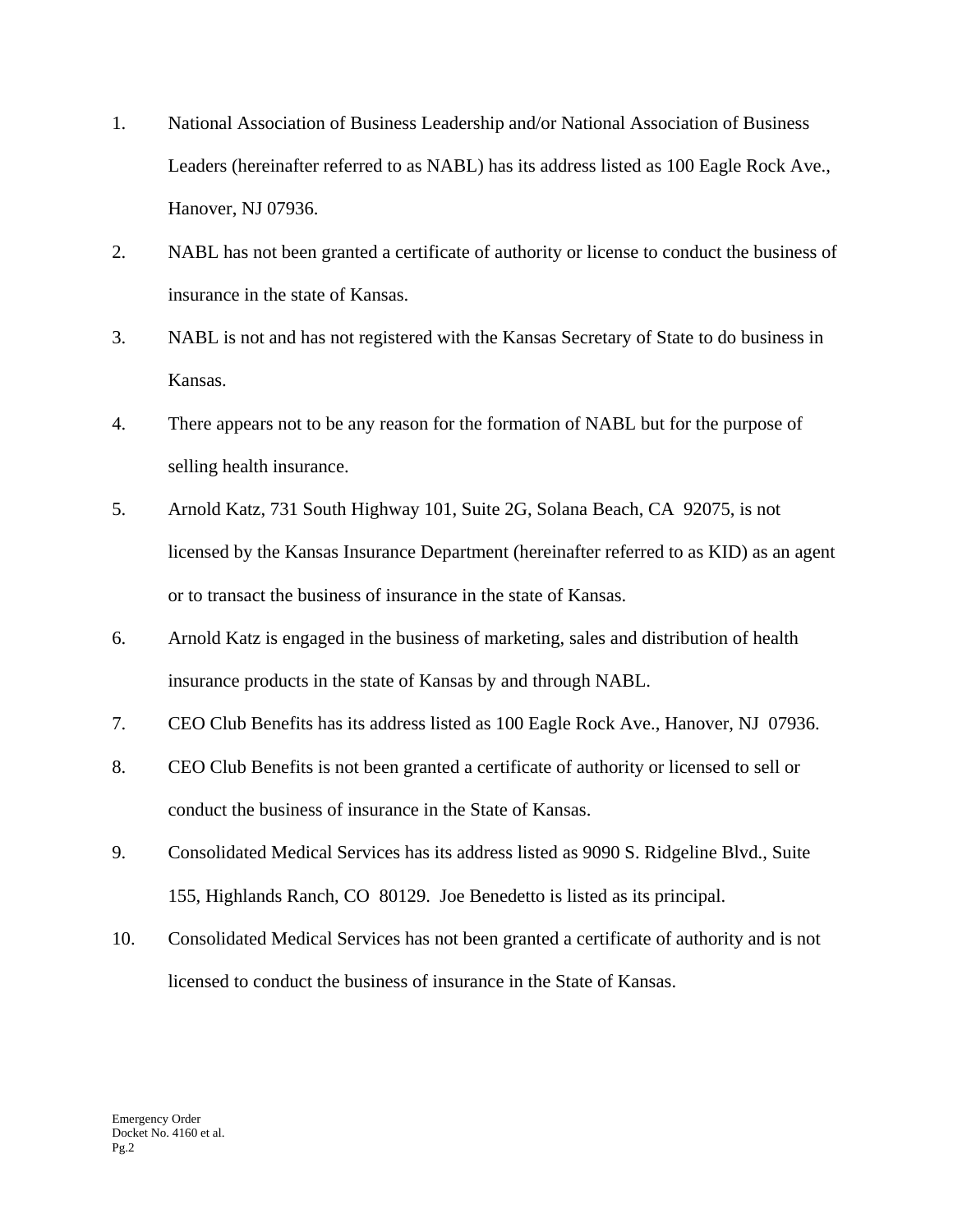- 11. Joe Benedetto is a licensed by the KID to as an agent or to transact the business of insurance in the State of Kansas. His license number is 11514192 and was issued on October 14, 2009.
- 12. Alliance Health Advisors has its address listed as 6830 LaJolla Blvd., #205, LaJolla, CA 92037.
- 13. Alliance Health Advisors has not been granted a certificate of authority and is not licensed to conduct the business of insurance in the State of Kansas.
- 14. NABL, Alliance Health Advisors, CEO Club Benefits and Consolidated Medical Services are engaged in the business of marketing, sales and distribution of health insurance products in the state of Kansas.
- 15. On February 18, 2010 KID received a complaint from Kansas resident M.K. M.K. states that she was sold a medical insurance plan and extended drug coverage through "Ben" with Alliance Health Advisors at phone number 866-949-0720 ext. 223 with coverage beginning February 1, 2010. Funds were taken from her bank account on January 13, 2010 in the amount of \$117.95 and on January 14, 2010 in the amount of \$374.95. M.K. was issued an insurance policy from NABL with identification number 299244452.
- 16. On March 11, 2010 Jennifer Sourk, KID's consumer assistance representative, sent a letter to inquiry to NABL regarding M.K.'s complaint. To date, NABL has failed to respond.
- 17. On February 18, 2010 KID received a complaint from Kansas resident J.K. J.K. states that he was sold a medical insurance plan and extended drug coverage through "Ben Constant" at phone number 866-949-0720. J.K. states the he was sold something different than the written information that he received in the mail. J.K. states that he was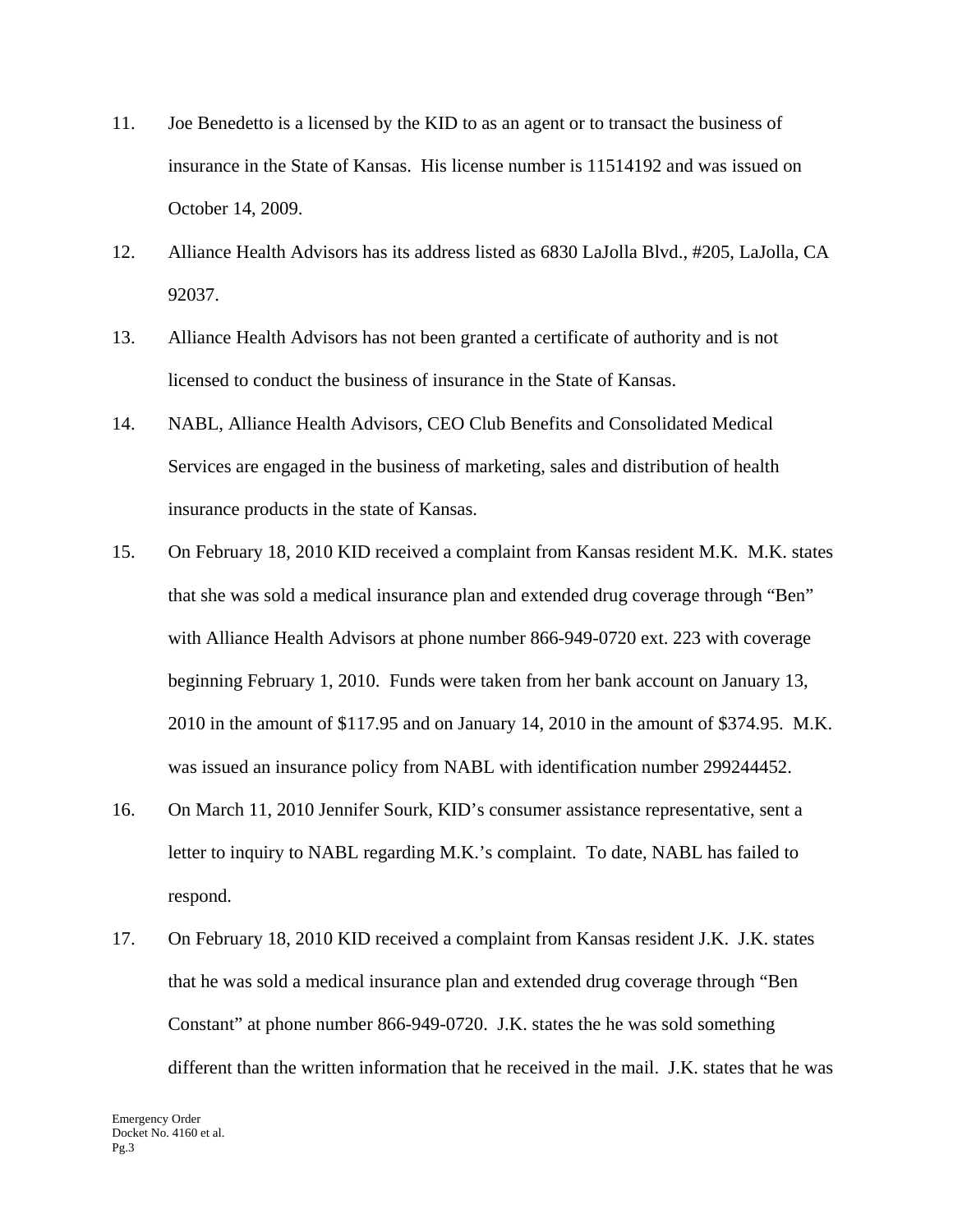told verbally that there would only be a \$25 co-pay that he would be responsible for a doctor visit. But when he received the written information, it stated that the insurance would pay \$25 per doctor visit. J.K. was issued an insurance policy from NABL with identification number 299244452.

- 18. On March 11, 2010 Jennifer Sourk, KID's consumer assistance representative, sent a letter to inquiry to NABL regarding J.K.'s complaint. To date, NABL has failed to respond.
- 19. On February 17, 2010 KID received an inquiry from Kansas resident K.O. K.O. requested KID to "check to see if insurance is real." With his inquiry, K.O. included several documents including identification cards with his member ID as 875336354. The "Limited Benefits Schedule" provided to K.O. stated that the product was underwritten by Phoenix Insurance Company.
- 20. On February 18, 2010 Kelly Welch, KID's consumer assistance representative, sent Phoenix Insurance Company a letter of inquiry about K.O.'s complaint. On March 12, 2010, Phoenix Insurance Company confirmed that they do not have any involvement with the activity described in K.O.'s complaint.
- 21. On March 24, 2010 KID received a complaint from Kansas resident S.Z. She stated that she purchased a health insurance plan through Consolidated Medical Services at phone number 888-312-3439. She stated that she was told that is would cost \$203.85 per month. A few days after she enrolled, a charge of \$428.80 was on her credit card.
- 22. On March 25, 2010 Jennifer Sourk, KID's consumer assistance representative, sent a letter of inquiry to Consolidated Medical Services regarding S.Z.'s complaint. On April 12, 2010 Consolidated Medical Services, by and through its principal Joe Benedetto,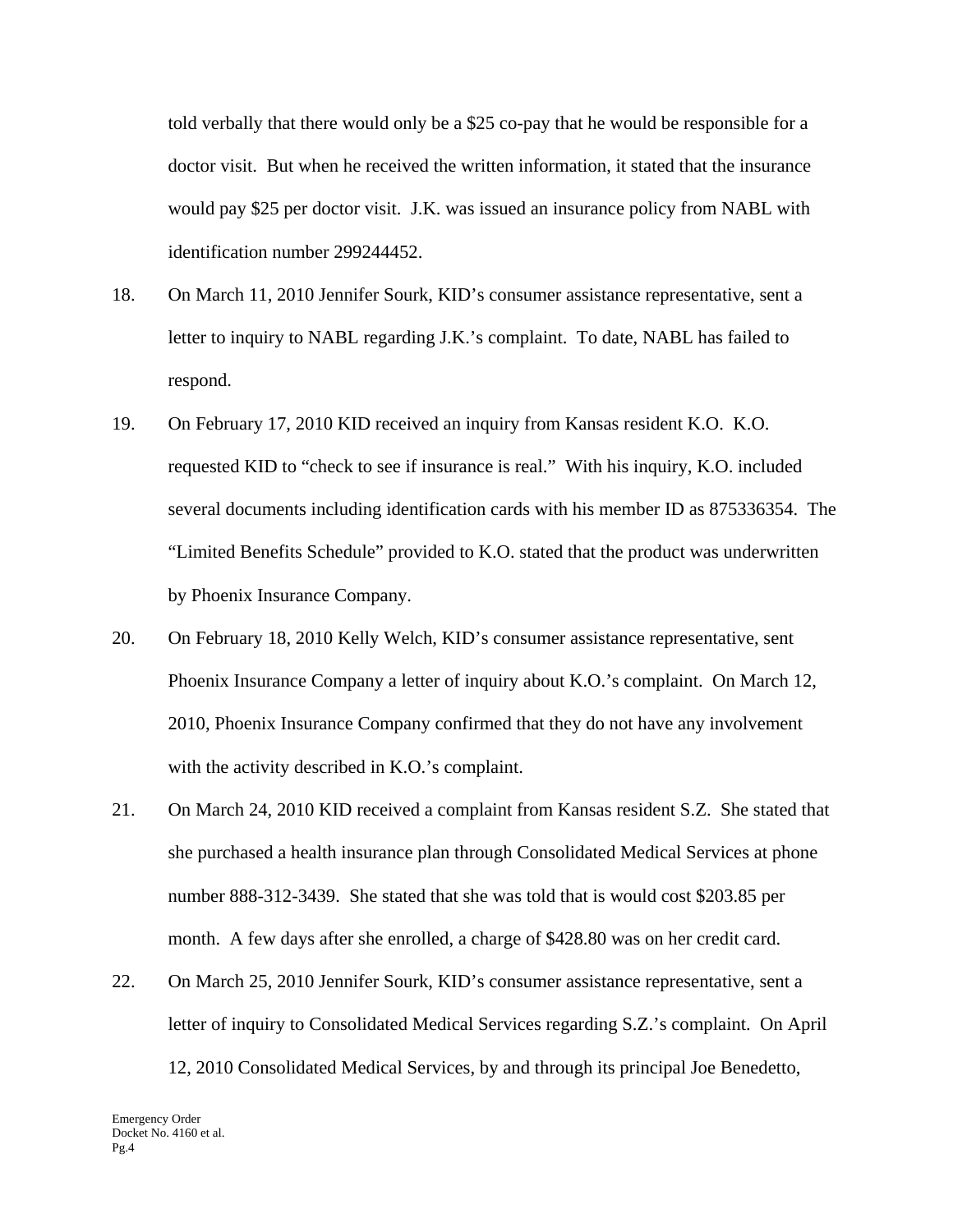explained that there was an enrollment fee that was charged to her credit card. Further they explained that S.Z. purchased a limited benefit plan from the NABL.

- 23. On June 4, 2010 KID received a follow-up response from Consolidated Medical Services explaining that they did not sell a discount health plan but had sold benefits to a membership which included insured limited benefits. Joe Benedetto indicated that Arnie Kratz was his contact at the NABL.
- 24. On May 13, 2010 KID received a complaint from Kansas resident K.B. K.B. states that she purchased a health insurance product from Alliance Health Advisors at phone number 866-949-0720. She was issued a member ID #624978649 with NABL. She was told her premium would be \$274.95 for the first month and \$154.95 a month thereafter.
- 25. K.B. attempted to get information regarding a mammogram she was due to have in March 2010. K.B. called the phone number given on her identification card and let a message as instructed. She states that she left approximately three or four messages with no return phone call. In May 2010, she called again and discovered that the phone number was disconnected.
- 26. On May 20, 2010, Jennifer Sourk, KID's consumer assistance representative, sent a letter of inquiry to NABL regarding the complaint filed by K.B.. To date, NABL has not responded specifically to K.B.'s complaint.
- 27. Jennifer Sourk, KID staff attorney, sent a Nelson letter to NABL on May 20, 2010. NABL responded, by and through its attorney Thomas J. Force, on June 1, 2010. NABL acknowledges that the sale of insurance products to residents in Kansas was never authorized by the state of Kansas. NABL states that it was its understanding that Arnold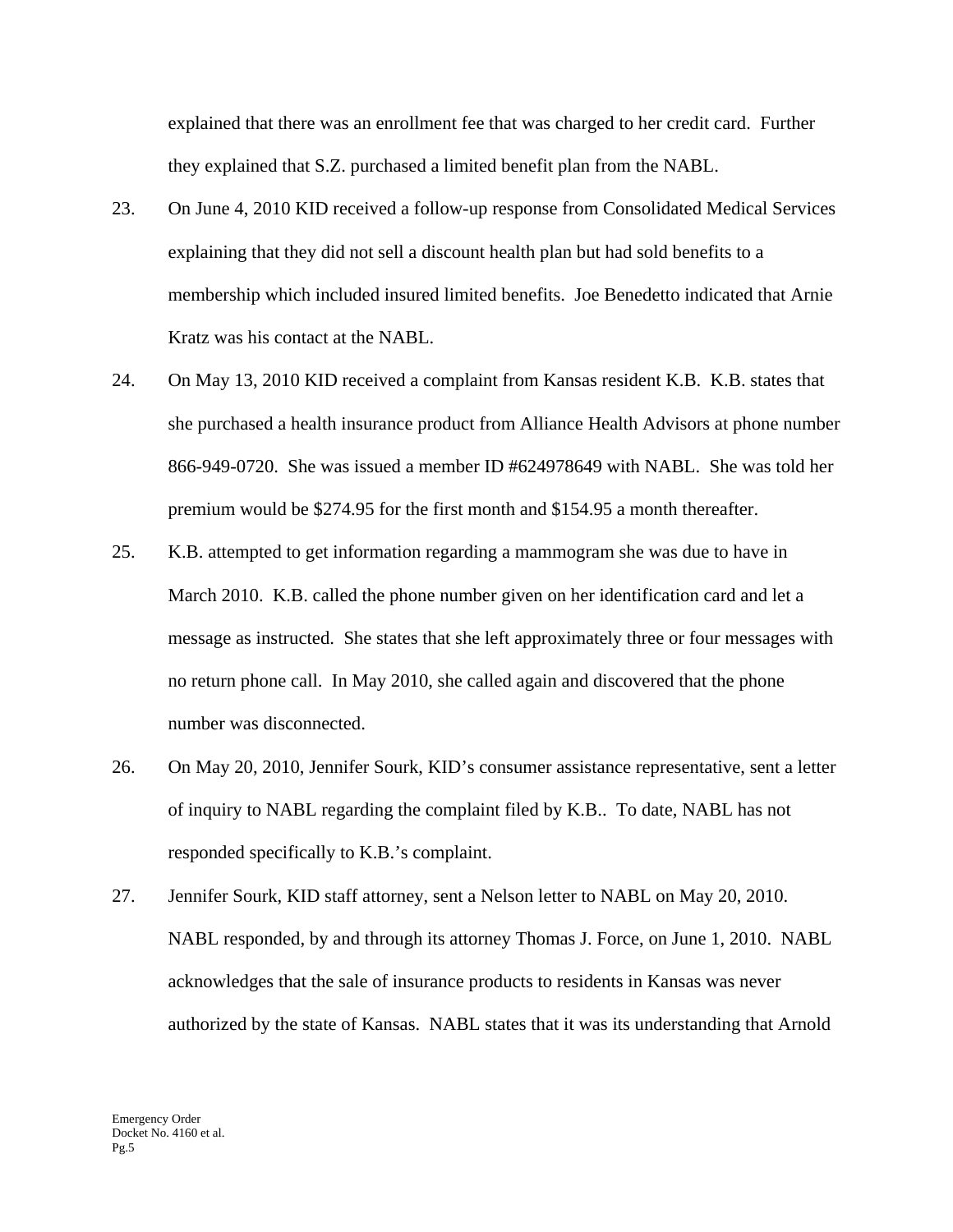Katz sold the insurance products. Further, NABL claims that Arnold Katz was never

authorized to sell such products.

# **Applicable Law**

- 28. K.S.A. 40-214 which states, in pertinent part:
- It shall be unlawful for any person, company, corporation or fraternal benefit society to transact the business of insurance, indemnity or suretyship, or do any act toward transacting such business, unless such person, company, corporation or fraternal benefit society shall have been duly authorized under the laws of this state to transact such business and shall have received proper written authority from the commissioner of insurance in conformity with the provisions of the laws of this state relative to insurance, indemnity and suretyship, and further, it shall be unlawful for any insurance company to effect contracts of insurance in this state on the life or person of residents of this state or on property located in this state except through persons duly licensed and certified in accordance with the insurance laws of this state and subject to the provisions of K.S.A. 40-245 and amendments thereto.
- 29. K.S.A. 40-216, which states, in pertinent part:

(a) (1) No insurance company shall hereafter transact business in this state until certified copies of its charter and amendments thereto shall have been filed with and approved by the commissioner of insurance. A copy of the bylaws and amendments thereto of insurance companies organized under the laws of this state shall also be filed with and approved by the commissioner of insurance. The commissioner may also require the filing of such other documents and papers as are necessary to determine compliance with the laws of this state.

- 30. K.S.A. 40-2404, which states, in pertinent parts: The following are hereby defined as unfair methods of competition and unfair or deceptive acts or practices in the business of insurance:
	- (1) Making, issuing, circulating or causing to be made, issued or circulated, any estimate, illustration, circular, statement, sales presentation, omission or comparison which: (a) misrepresents the benefits, advantages, conditions or terms of any insurance policy.
	- (12) Any violation of any of the provisions of K.S.A. 40-216, 40-276a, 40-2,155 or 40-1515 and amendments thereto.
- 31. K.S.A. 40-2209 states, in pertinent part:

(f) Group accident and health insurance may be offered to a group under the following basis:

 (5) A policy issued to an association which has been organized and is maintained for the purposes other than that of obtaining insurance . . .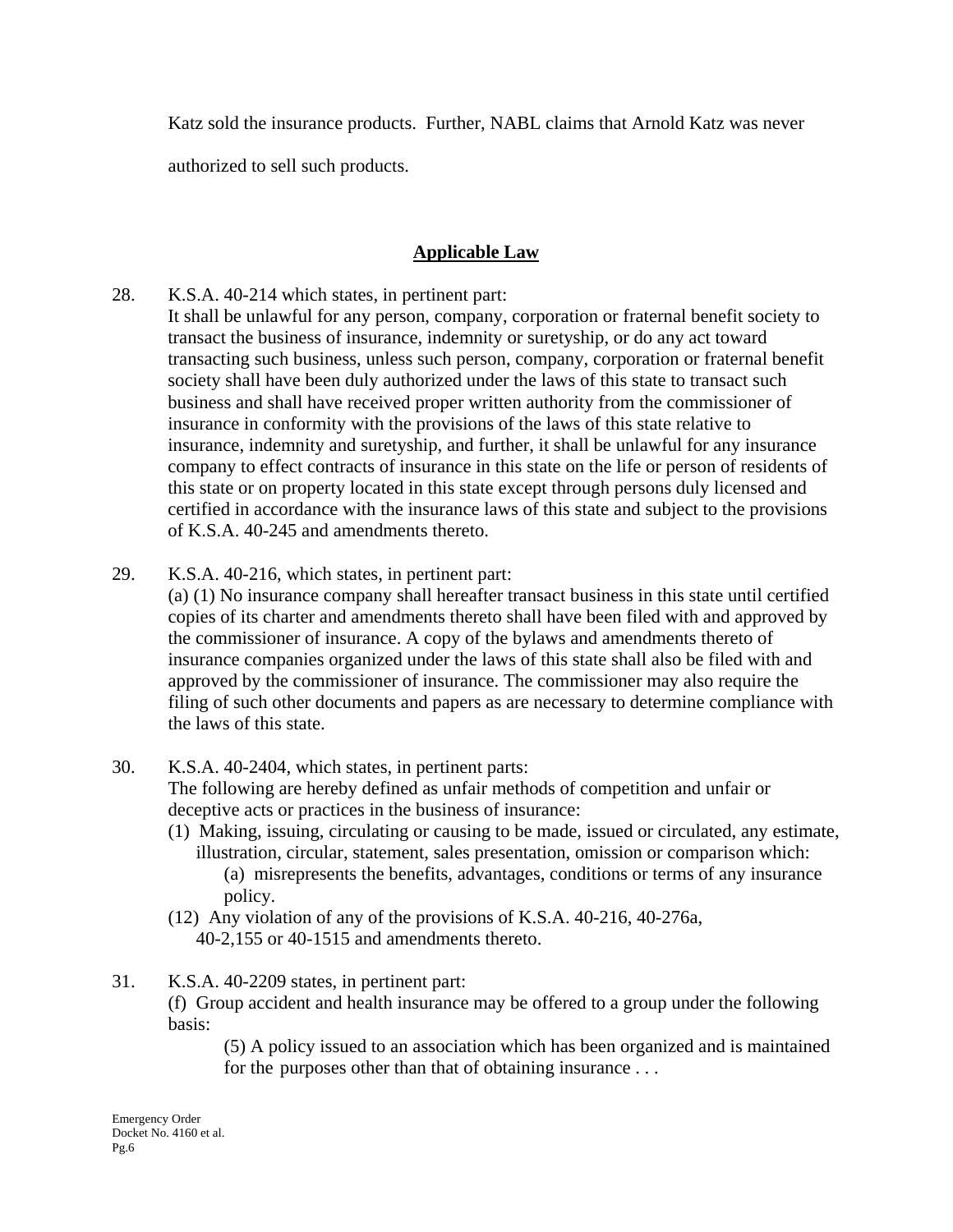32. K.S.A. 40-4905 which states, in pertinent part:

 (a) …it shall be unlawful for any person to sell, solicit or negotiate any insurance within this state unless such person has been issued a license as an insurance agent in accordance with this act.

33. K.S.A. 40-2702 which states, in pertinent part:

(a) As used in this act, unless the context otherwise requires, the term "insurer" means and includes all corporations, companies, associations, societies, fraternal benefit societies, mutual nonprofit hospital service and nonprofit medical service companies, partnerships and persons engaged as principals in the business of insurance of the kinds enumerated in articles 4, 5, 6, 7, 11, 18, 19, 19a, 19b, 19c, 22, 32 and 38 of chapter 40 of the Kansas Statutes Annotated, and any amendments thereto, insofar as the business of insurance of the kinds enumerated in such articles relate to life and accident or sickness. Whenever in this section there is reference to an act effected or committed by mail, the venue of such act shall be at the point where the matter transmitted by mail is delivered and takes effect.

It shall be unlawful for any insurer to transact insurance business in this state, as set forth in subsection (b) of this section, without a certificate of authority from the commissioner of insurance.

(b) Any of the following acts in this state effected by mail or otherwise by or on behalf of an unauthorized insurer is deemed to constitute the transaction of an insurance business in this state:

- (1) The making of or proposing to make, as an insurer, an insurance contract;
- (2) the taking or receiving of any application for insurance;

(3) the receiving or collection of any premium, commission, membership fees, assessments, dues or other consideration for any insurance or any part thereof; (4) the issuance or delivery of contracts of insurance to residents of this state or to persons authorized to do business in this state;

(5) directly or indirectly acting as an agent for or otherwise representing or aiding on behalf of another any person or insurer in the solicitation, negotiation, procurement or effectuation of insurance or renewals thereof or in the dissemination of information as to coverage or rates, or forwarding of applications or delivery of policies or contracts or investigation or adjustment of claims or losses or in the transaction of matters subsequent to effectuation of the contract and rising out of it or in any other manner representing or assisting a person or insurer in the transaction of insurance with respect to subjects of insurance resident in this state. Nothing herein shall be construed to prohibit fulltime salaried employees of a corporate insured from acting in the capacity of an insurance manager or buyer in placing insurance in behalf of such employer; (6) the transaction of any kind of insurance business specifically recognized as transacting an insurance business within the meaning of the statutes relating to insurance; or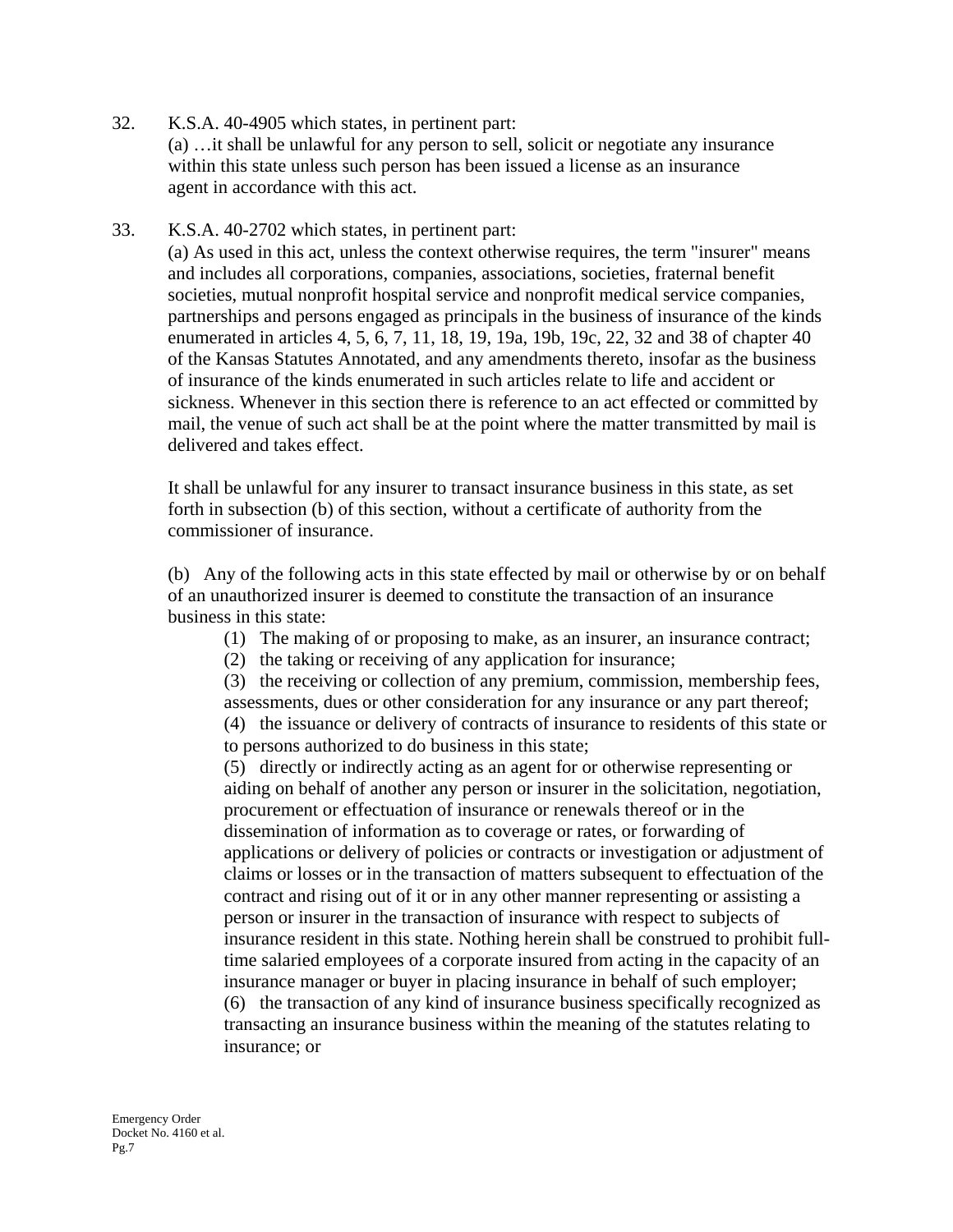(7) the transacting of or proposing to transact any insurance business, in substance equivalent to any of the foregoing, in a manner designed to evade the provisions of this act.

#### **Conclusion of Law**

- 34. The Commissioner has jurisdiction over Respondents as well as the subject matter of the proceeding, and such proceeding is held in the public interest.
- 35. The Commissioner finds that Respondents unlawfully offered insurance to Kansas residents when they are not licensed to conduct the business of insurance in the state of Kansas a violation K.S.A. 40-214.
- 36. The Commissioner finds the Respondents unlawfully sold, solicited or negotiated insurance without having filed the proper charter and bylaws, a violation of K.S.A. 40- 216.
- 37. The Commissioner finds the Respondents unlawfully issued and circulated insurance applications and policies which misrepresented the conditions of the insurance policy in violation of K.S.A. 40-2404(1)(a).
- 38. The Commissioner finds the Respondents unlawfully sold, solicited or negotiated a group health insurance through an association that was organized for the sole purpose of selling insurance in violation of K.S.A. 40-2209(f)(5).
- 39. The Commissioner finds the Respondents unlawfully sold, solicited or negotiated insurance within this state without being issued a license, a violation of K.S.A. 40-4905.
- 40. The Commissioner finds the Respondents unlawfully transacted the business of insurance without a certificate of authority in violation of K.S.A. 40-2702.
- 41. In consideration of the above, and pursuant to K.S.A. 40-2,125 and K.S.A. 77-536 the

Emergency Order Docket No. 4160 et al. Pg.8 Commissioner of Insurance finds that such solicitations by NATIONAL ASSOCIATION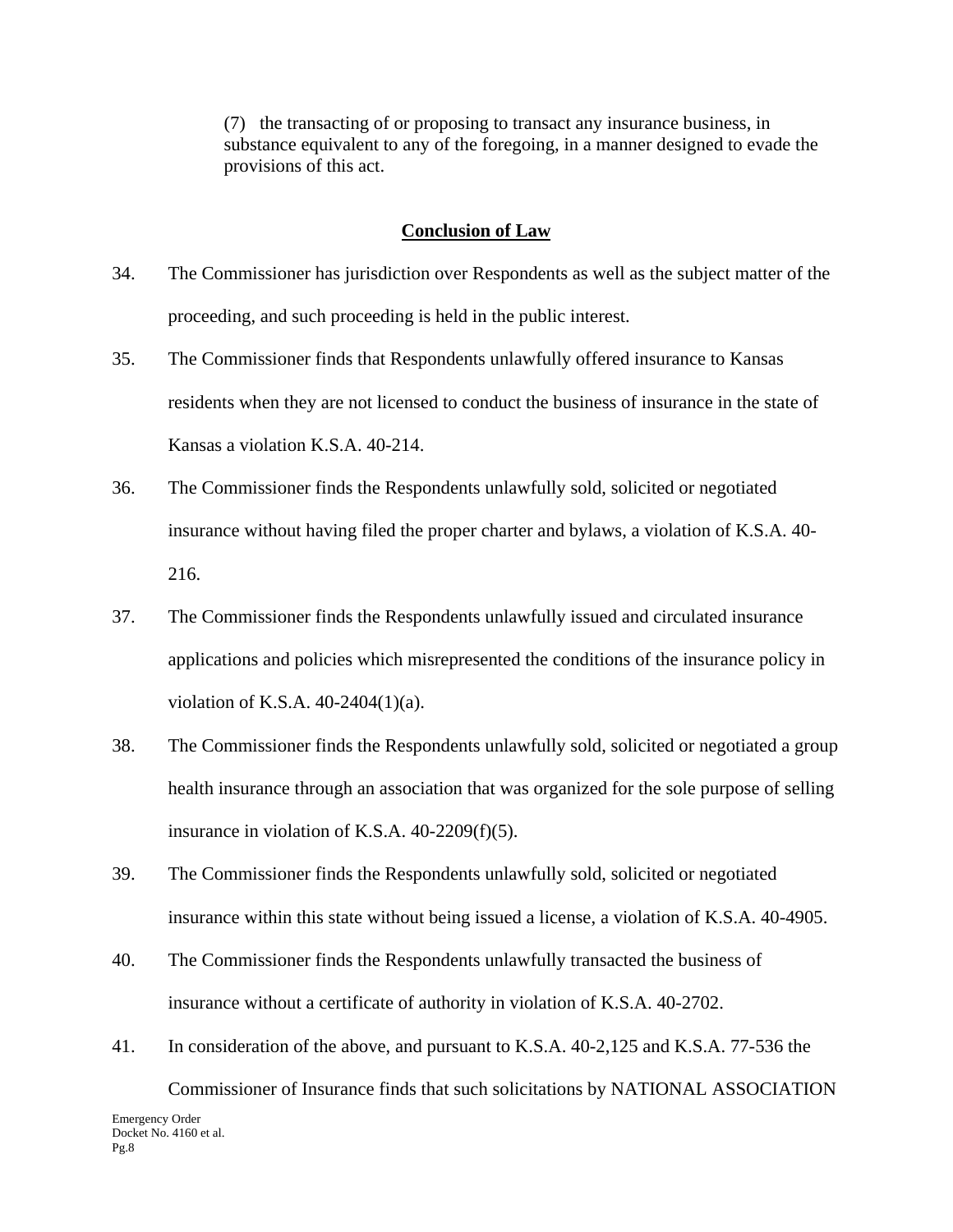OF BUSINESS LEADERSHIP, NATIONAL ASSOCIATION OF BUSINESS LEADERS, CEO CLUBS BENEFITS, CONSOLIDATED MEDICAL SERVICES, ALLIANCE HEALTH ADVISORES, JOE BENEDETTO AND ARNOLD KRATZ, constitutes an immediate danger to the public health, safety and welfare of Kansas residents. If NATIONAL ASSOCIATION OF BUSINESS LEADERSHIP, NATIONAL ASSOCIATION OF BUSINESS LEADERS, CEO CLUBS BENEFITS,

CONSOLIDATED MEDICAL SERVICES, ALLIANCE HEALTH ADVISORES, JOE BENEDETTO AND ARNOLD KRATZ by whatever means and through whatever affiliated parties, are allowed to continue the unauthorized and unlicensed transaction of insurance in Kansas, and to deny just claims made by Kansas residents, those statutory violations which place the public health, safety or welfare in danger are likely to be repeated. Thus, the Commissioner must take emergency action against NATIONAL ASSOCIATION OF BUSINESS LEADERSHIP, NATIONAL ASSOCIATION OF BUSINESS LEADERS, CEO CLUBS BENEFITS, CONSOLIDATED MEDICAL SERVICES, ALLIANCE HEALTH ADVISORES, JOE BENEDETTO AND ARNOLD KRATZ to protect the public interest.

# **IT IS THEREFORE ORDERED BY THE COMMISSIONER OF INSURANCE THAT:**

1. That **NATIONAL ASSOCIATION OF BUSINESS LEADERSHIP, NATIONAL ASSOCIATION OF BUSINESS LEADERS, CEO CLUBS BENEFITS, CONSOLIDATED MEDICAL SERVICES, ALLIANCE HEALTH ADVISORES, JOE BENEDETTO AND ARNOLD KRATZ**, as well as their officers, directors, employees, managers, members, partners, investors, affiliates, associates, agents and all other persons with actual knowledge of this Order, regardless of relation to or corporate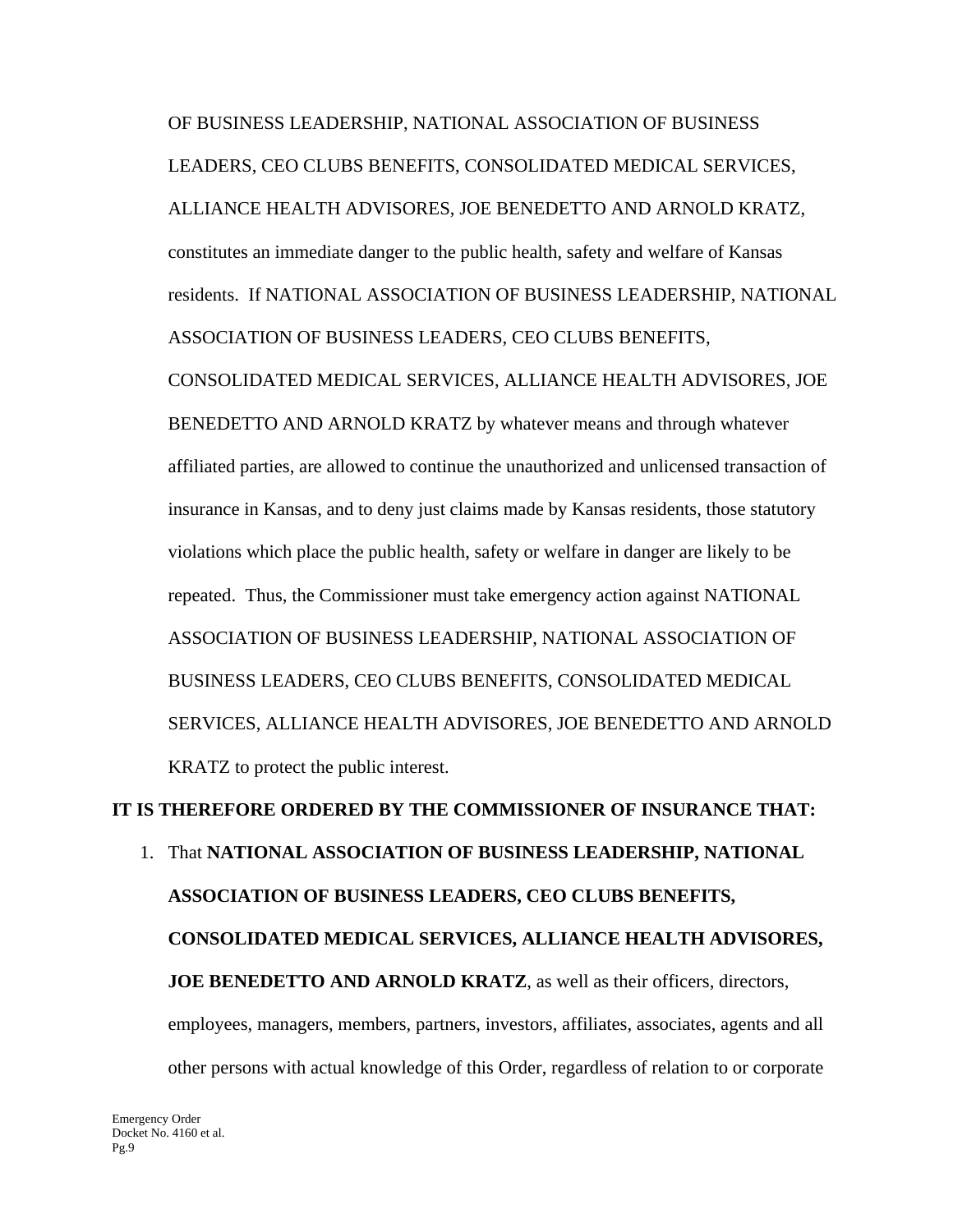or other form are, all **HEREBY ORDERED** to **IMMEDIATELY CEASE AND** 

**DESIST** from the further transaction of insurance in Kansas, by whatever means and through whatever parties.

# **NOTICE AND OPPORTUNITY FOR HEARING**

Respondents, within fifteen (15) days of service of this Emergency Cease and Desist

Order, may file with the Kansas Insurance Department a written request for hearing on this

Summary Order, as provided by K.S.A. 77-542. In the event a hearing is requested, such

request should be directed to:

John W. Campbell, General Counsel Kansas Insurance Department 420 S.W.  $9<sup>th</sup>$  Street Topeka, Kansas 66612

Any costs incurred as a result of conducting any administrative hearing shall be assessed against the agent/agency who is the subject of the hearing as provided by K.S.A. 40-4909(f). Costs shall include witness fees, mileage allowances, any costs associated with reproduction of documents which become part of the hearing record, and the expense of making a record of the hearing.

If a hearing is not requested, this Summary Order shall become effective as a Final Order, without further notice, upon the expiration of the fifteen (15) day period for requesting a hearing. The Final Order will constitute final agency action in the matter.

In the event the Petitioner files a petition for judicial review, the agency officer designated pursuant to K.S.A. 77-613(e) to receive service of a petition for judicial review on behalf of the Kansas Insurance Department is:

> John W. Campbell, General Counsel Kansas Insurance Department 420 S.W.  $9^{th}$  St. Topeka, Kansas 66612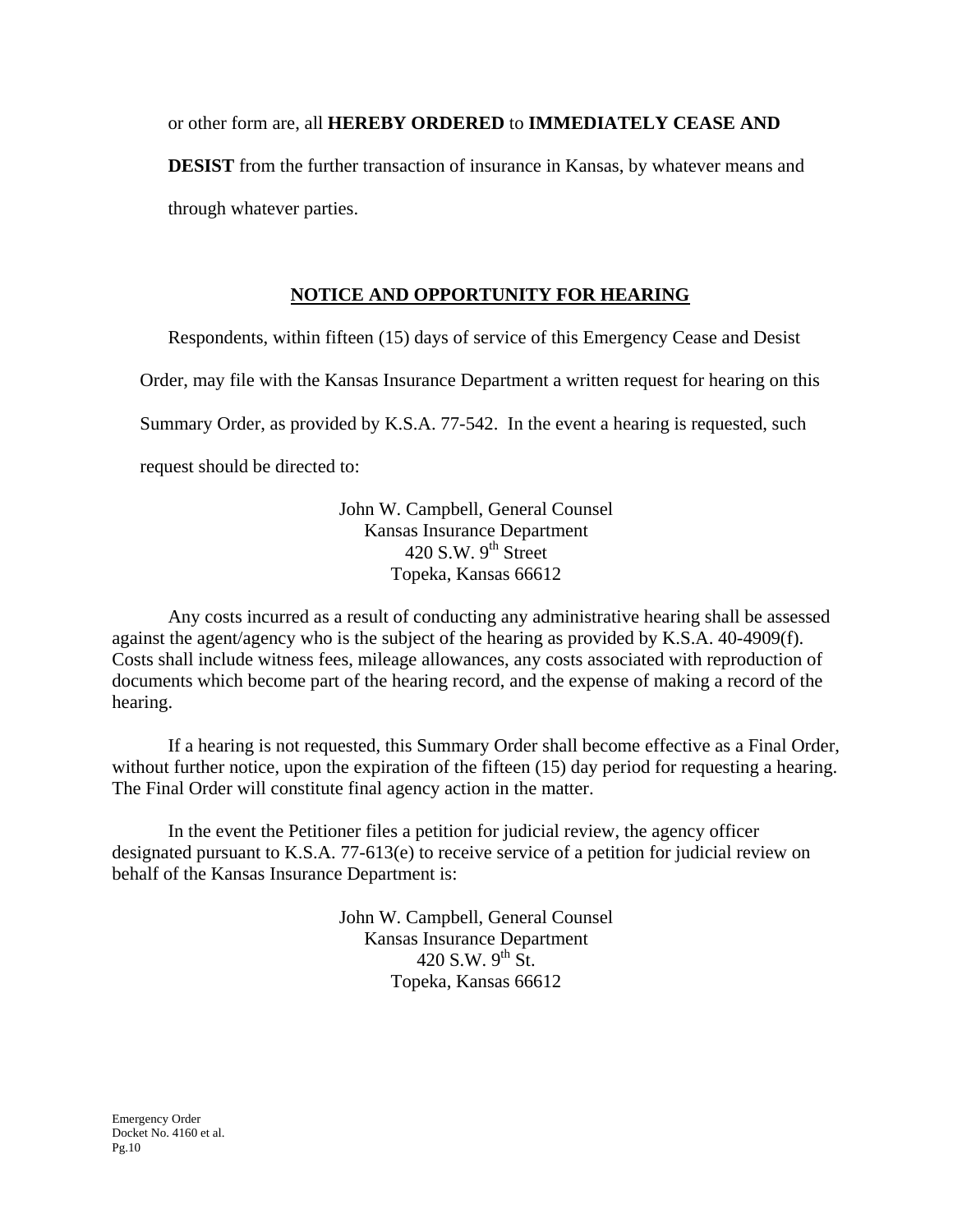# **IT IS SO ORDERED THIS 21st DAY OF JUNE, 2010, IN THE CITY OF TOPEKA, COUNTY OF SHAWNEE, STATE OF KANSAS.**



 $\angle$ s/ Sandy Praeger $\angle$  Sandy Praeger EPARTMENT VOLTURE COmmissioner of Insurance

 $\angle$ s/ John W. Campbell $\angle$  John W. Campbell General Counsel

# **Certificate of Service**

 The undersigned hereby certifies that above and foregoing Emergency Cease and Desist Order was served via the United States Postal Service, first-class postage prepaid, on this 21st day of June, 2010, addressed to the following:

Thomas J. Force 2 West Main St., Suite 2 Bayshore, NY 11706

National Association of Business Leadership 100 Eagle Rock Ave. Hanover, NJ 07936

National Association of Business Leadership 9444 Waples St., Suite 330 San Diego, CA 92121

Arnold Katz 731 South Highway 101, Suite 2G Solana Beach, CA 92075

CEO Clubs Benefits 100 Eagle Rock Ave. Hanover, NJ 07936